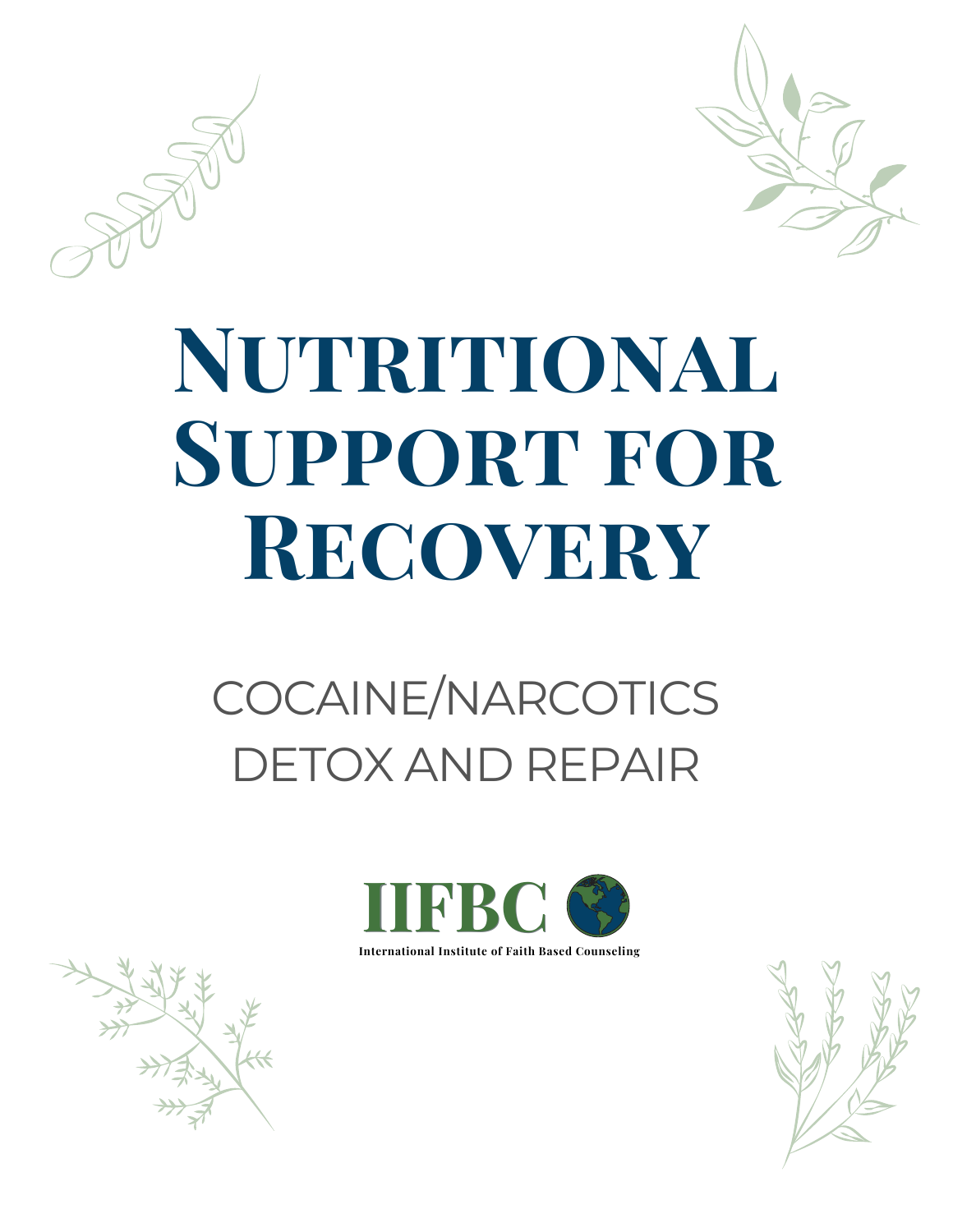## **Nutritional Support for Recovery**

#### COCAINE/NARCOTICS DETOX AND REPAIR

This material is intended to provide the reader with informational purposes only. Copyright © 2022, International Institute of Faith Based Counseling. All rights reserved. No part of this publication may be reproduced, stored, in a retrieval system or transmitted in any form by any means, electronic, mechanical, photocopying, recording, or otherwise, without prior written permission of Life Training Institute (International Institute of Faith Based Counseling), and its authors.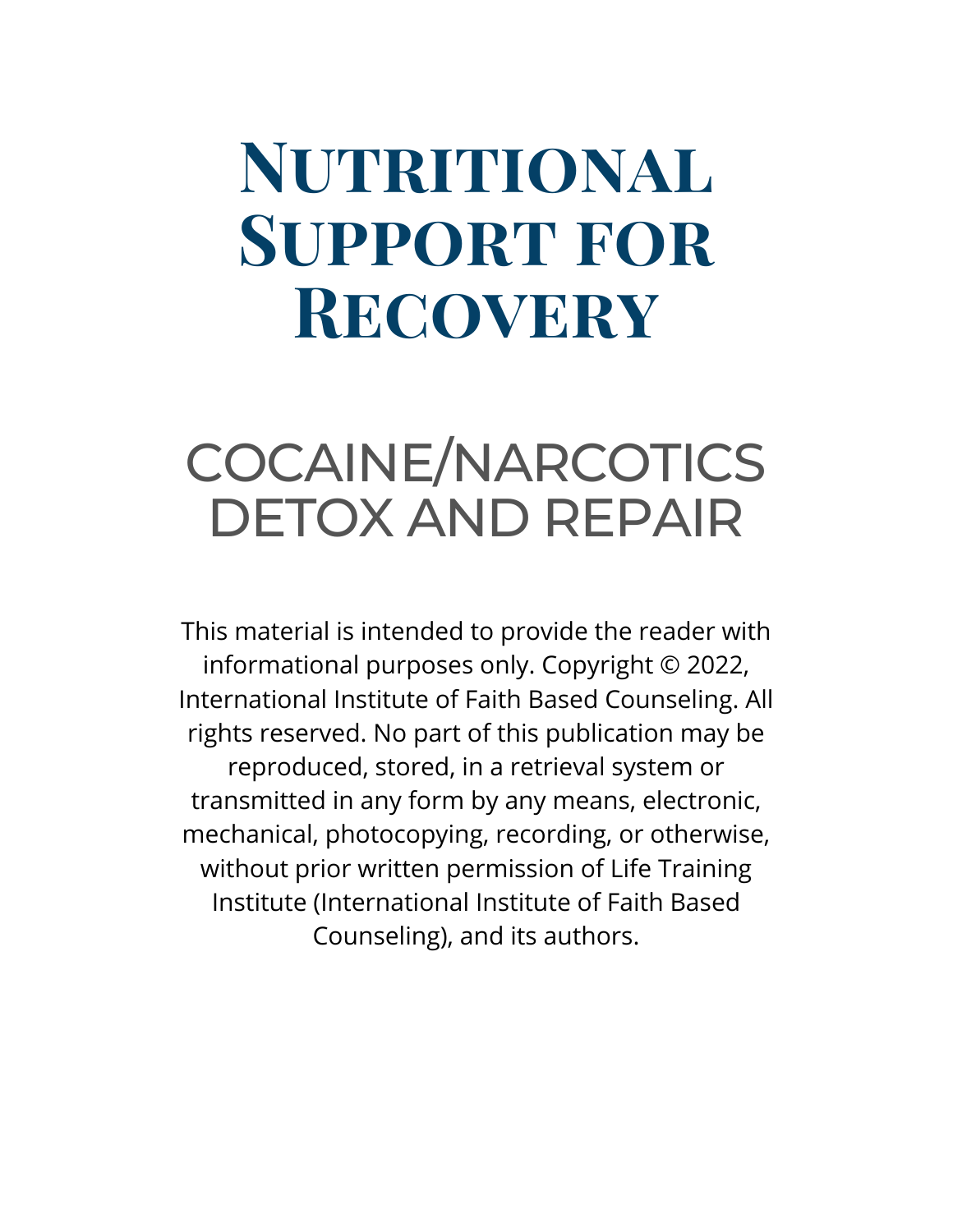#### **COCAINE/NARCOTICS DETOX & REPAIR**

SUPPLEMENTS WILL LAST FOR ONE MONTH AND THEN YOU SHOULD RE-EVALUATE.

| <b>Supplement</b><br><b>Type</b> | <b>Name &amp; Order</b><br><b>Code</b> | <b>How to</b><br>Take                                                                           |
|----------------------------------|----------------------------------------|-------------------------------------------------------------------------------------------------|
| <b>Basic Multiple</b>            | Maxxum 3 (90 caps)<br>Karuna #1103     | 2 per meal $=$<br>$6$ /day                                                                      |
| Vitamin C                        | C-1000 (120 caps)<br>Karuna #1210      | 1 - breakfast, 1 -<br>$lunch, 2-dinner =$<br>4/day (If diarrhea<br>develops, reduce<br>amount.) |
| Fish Oil                         | MegaEPA (90 caps)<br>Karuna #4106      | 1 per meal =<br>$3$ /day                                                                        |
| 5HTP                             | 5HTP (30 caps) x 2<br>Karuna #8101     | 1 with dinner, 1 at<br>bedtime                                                                  |

*(Be evaluated if you are taking a serotonin reuptake inhibitor-such as Prozac, Paxil, or Zoloft.)*